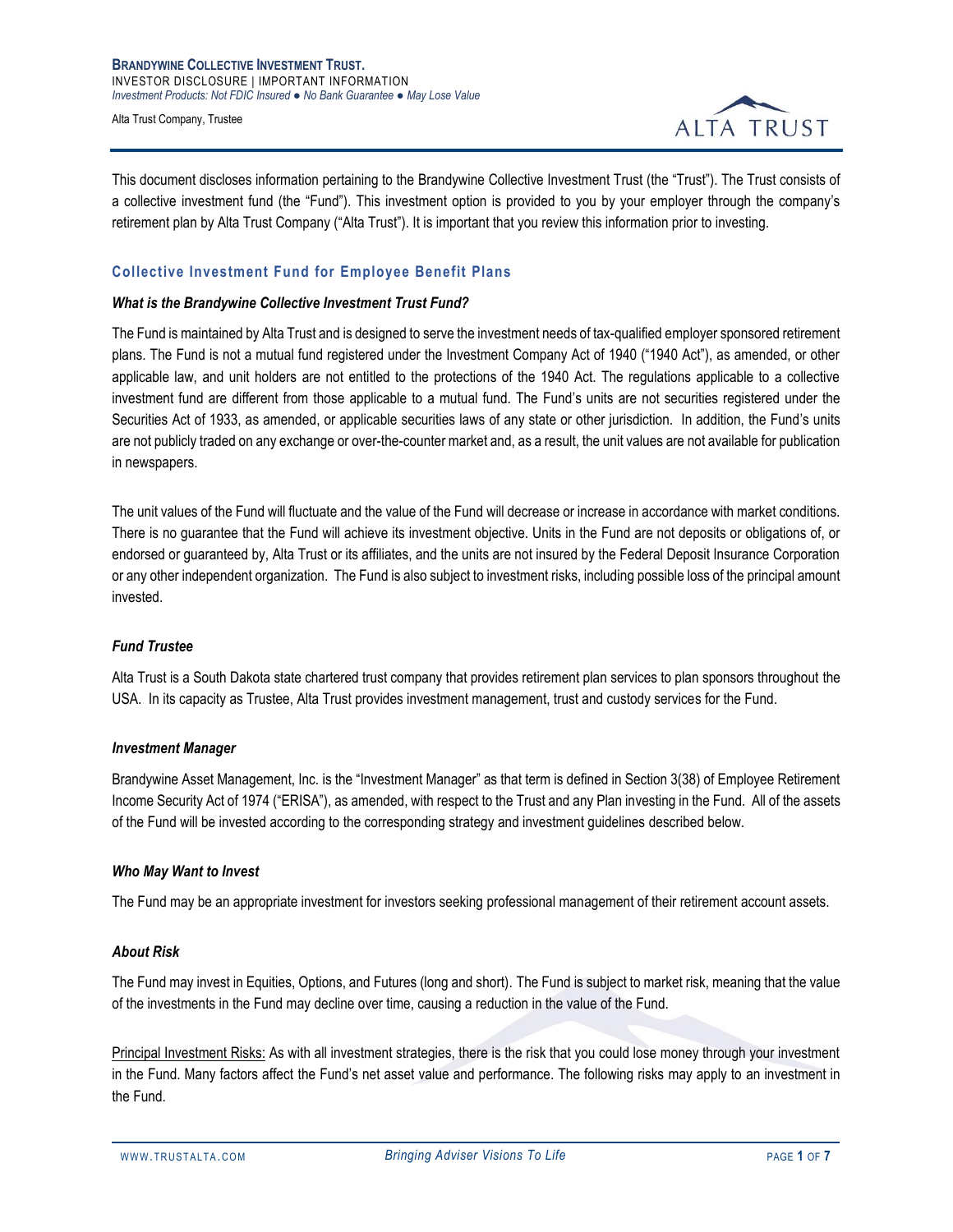

Management and Strategy Risk: The value of your investment depends on the judgment of the Fund's Investment Manager about the quality, relative yield, value or market trends affecting a particular security, industry, sector or region, which may prove to be incorrect. Investment strategies employed by the Fund's advisor in selecting investments for the Fund may not result in an increase in the value of your investment or in overall performance equal to other investments.

Objective Risk: There is no guarantee that the Fund will reach its stated objective.

Investment Style Risk: There is the chance that returns from micro to large-capitalization stocks will trail returns from the overall stock market.

Limited History of Operations: The Brandywine Collective Investment Trust and its associated Fund is a new offering and there is a limited history of operations for investors to evaluate.

Expense Risk: Prior to making an investment in the Fund, investors should carefully consider the expenses and how those expenses may reduce overall investment performance.

Market Risk: The market price of a security or instrument may decline, sometimes rapidly or unpredictably, due to general market conditions that are not specifically related to a particular company, such as real or perceived adverse economic or political conditions, throughout the world, changes in the general outlook for corporate earnings, changes in interest or currency rates or adverse investor sentiment generally. The market value of a security or instrument also may decline because of factors that affect a particular industry or industries, such as labor shortages or increased production costs and competitive conditions within an industry.

Equity Risk: The value of the equity securities held by a Fund may fall due to general market and economic conditions, perceptions regarding the industries in which the issuers of securities held by the Fund participate, or factors relating to specific companies in which the Fund invests.

Fixed Income Securities Risk: The prices of fixed income securities respond to economic developments, particularly interest rate changes, as well as to changes in an issuer's credit rating or market perceptions about the creditworthiness of an issuer. Generally fixed income securities decrease in value if interest rates rise and increase in value if interest rates fall, and longer-term and lower rated securities are more volatile than shorter term and higher rated securities.

Futures Risk: The value of a futures contract tends to increase and decrease in correlation with the value of the underlying instrument. Risks of futures contracts may arise from an imperfect correlation between movements in the price of the instruments and the price of the underlying securities. A Fund's use of futures contracts (and related options) exposes the Fund to leverage risk because of the small margin requirements relative to the value of the futures contract. A relatively small market movement will have a proportionately larger impact on the funds that the Fund has deposited or will have to deposit with a broker to maintain its futures position. Leverage can lead to large losses as well as gains. While futures contracts are generally liquid instruments, under certain market conditions they may become illiquid. Futures exchanges may impose daily or intraday price change limits and/or limit the volume of trading. Additionally, Government regulation may further reduce liquidity through similar trading restrictions. As a result, the Fund may be unable to close out its futures contracts at a time that is advantageous. The price of futures can be highly volatile; using them could lower total return, and the potential loss from futures could exceed the Fund's initial investment in such contracts.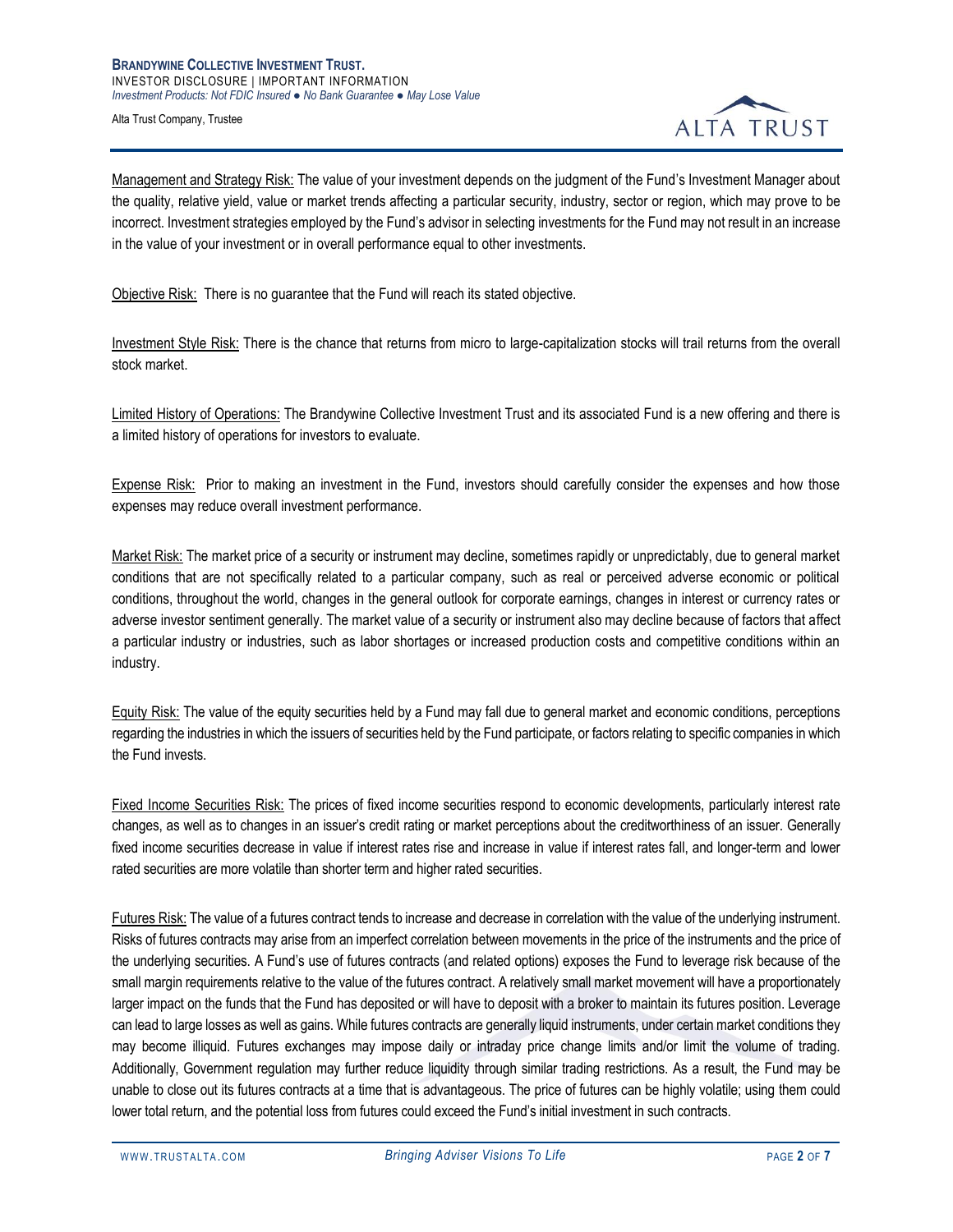

Leveraging Risk: Certain Fund transactions, including entering into futures contracts and taking short positions in financial instruments, may give rise to a form of leverage. Leverage can magnify the effects of changes in the value of the Fund's investments and make the Fund more volatile. Leverage creates a risk of loss of value on a larger pool of assets than the Fund would otherwise have had, potentially resulting in the loss of all assets. The Fund may also have to sell assets at inopportune times to satisfy its obligations in connection with such transactions.

Options Risk: Before engaging in the selling or writing of options, investors should understand the nature and extent of their rights and obligations and be aware of the risks involved, including, without limitation, the risks pertaining to the business and financial condition of the issuer and the underlying security or instrument. Options investing, like other forms of investing, involves transaction costs that can significantly affect the profit and loss of selling and writing options. The transaction costs of option writing consist primarily of commissions (which are imposed in opening, closing, exercise and assignment transactions), but may also include interest costs in particular transactions. Transaction costs are especially significant in options strategies calling for multiple purchases and sales of options.

Option prices may move rapidly and unpredictably in a direction unanticipated by market participants resulting in potentially severe losses. All options contracts involve inherent leverage, which will magnify any loss as well as any gain. Any number of factors may contribute to illiquidity/restricted trading including, but not limited to, disruptions in trading of the underlying asset, insufficient number of market participants, or actions of courts or regulatory agencies, all of which may effectively restrict contract disposition resulting in potential loss. Option writers may incur opportunity costs by foregoing the opportunity to benefit from favorable movements in the underlying asset.

Written call options may limit a Fund's participation in equity market gains. The Fund's losses are potentially large in a call transaction. Written option positions may expose investments to potential losses many times the option premium received. Purchased options may expire worthless. Purchased options may have imperfect correlation to the hedged value of invested equities.

Short Sales Risk: In connection with a short sale of a security or other instrument, a Fund is subject to the risk that instead of declining, the price of the security or other instrument sold short will rise. If the price of the security or other instrument sold short increases between the date of the short sale and the date on which the Fund replaces the security or other instrument borrowed to make the short sale, the Fund will experience a loss, which is theoretically unlimited since there is a theoretically unlimited potential for the market price of a security or other instrument sold short to increase. Shorting options or futures may have an imperfect correlation to the assets held by the Fund and may not adequately protect against losses in or may result in greater losses for the Fund's portfolio.

Long Short Strategy Risk: Investing involves special risks including but not limited to currency fluctuations, illiquidity, and volatility. The strategy may use derivatives to hedge investments or seek to enhance returns. Derivatives entail risks relating to liquidity, leverage and credit that may reduce returns and increase volatility. A Fund may engage in active and frequent trading, resulting in short term capital gains or losses that could increase an investors tax liability. If a Fund makes short sales in securities that increase in value, the Fund will lose value. Long short strategies present the opportunity for significant losses, including the loss of your total investment. Long short strategy fees may be higher than traditional fees due to trading costs.

Structured Products Risk: Structured products are financial instruments whose performance or value is linked to that of an underlying asset, product, or index. These may include market indices, individual or baskets of stocks, bonds, and commodities, currencies,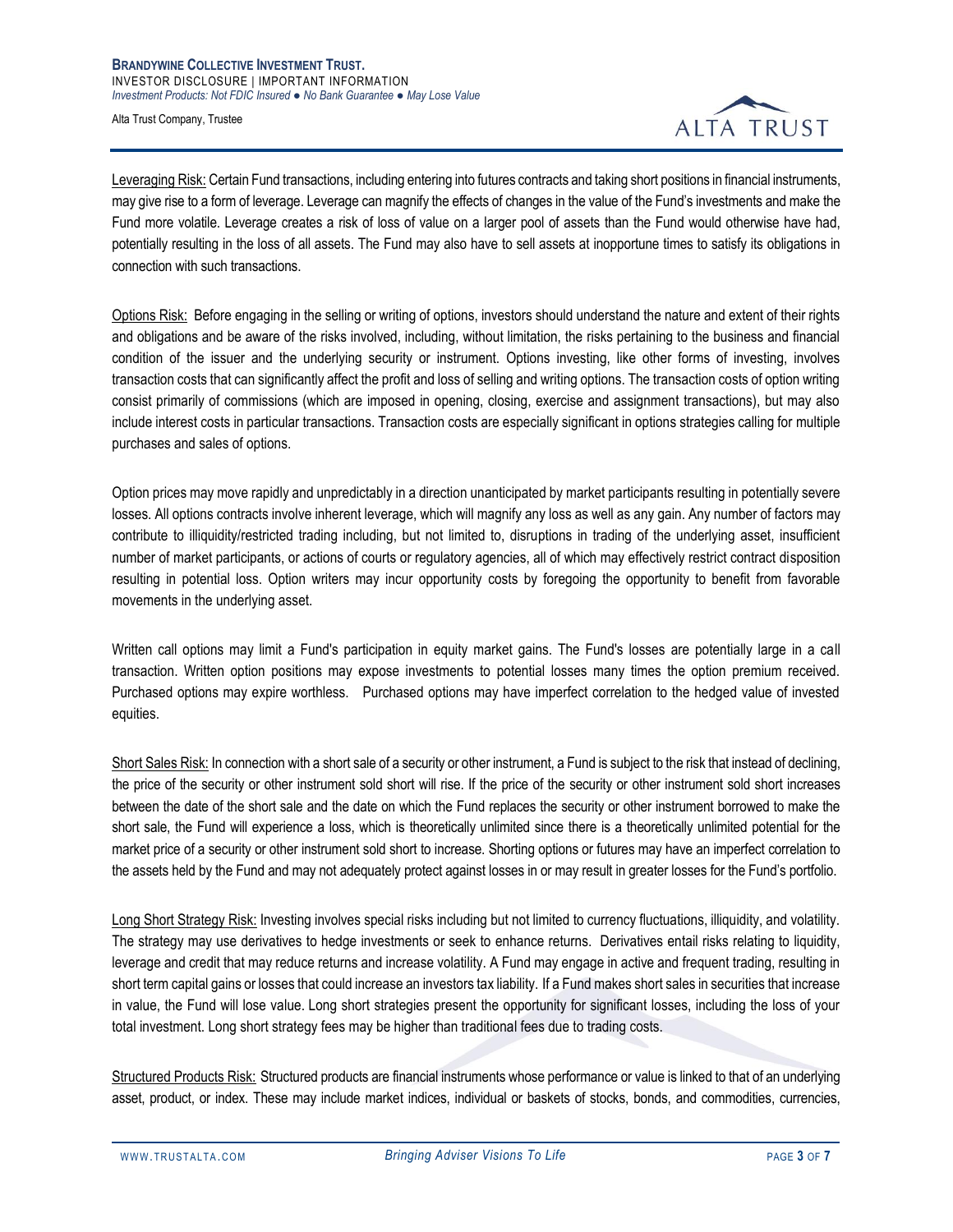

interest rates or a mix of these. A structured product may contain a complex payoff calculation that can make it difficult to accurately assess the value, risk and potential for growth through the terms of the product. Payoff can depend on participation rates, capped maximum returns, and knock-in features. Principal protection, if included, is subject to the credit risk of the issuing financial institution. Performance of the linked assets or index may cause loss of principal. The market risk may include changes in equity or commodity prices, changes in interest rates, changes in foreign exchange rates, or market volatility. The issuance price may be higher than the fair value on the date of issuance. A call provision may be above, below, or equal to the face value of the structure. Liquidity is limited and investors should prepare to hold a structured product to the maturity date or sell at a discount to its value. Tax treatment of structured products is complicated and may be uncertain.

Non-U.S. investment Risk: Securities of non-U.S. issuers (including ADRs and other securities that represent interests in a non-U.S. issuer's securities) may be more volatile, harder to value, and have lower overall liquidity than U.S. securities. Non-U.S. issuers may be subject to political, economic, or market instability, or unfavorable government action in their local jurisdictions or economic sanctions or other restrictions imposed by U.S. or foreign regulators. There may be less information publicly available about non-U.S. issuers and their securities and those issuers may be subject to lower levels of government regulation and oversight. These risks may be higher when investing in emerging market issuers. Certain of these elevated risks may also apply to securities of U.S. issuers with significant non-U.S. operations.

Non-U.S. currency Risk: Non-U.S. currencies may decline relative to the U.S. dollar, which reduces the unhedged value of securities denominated in or otherwise exposed to those currencies. The Investment Manager may not hedge or may not be successful in hedging the Fund's currency exposure. The Investment Manager may not be able to determine accurately the extent to which a security or its issuer is exposed to currency risk.

Other Risks: This list of risks is not comprehensive and the Fund may be subject to other risks not specified in this Investor Disclosure.

## **Fund Name:** Brandywine Protected 500

#### **Objective**

The Fund seeks to match or exceed the return of the S&P 500 over a full market cycle, while also seeking to limit the downside risk to less than 1/3 that of the S&P 500 index.

## **Strategy**

The Fund seeks to maintain 100% exposure to the S&P 500 while protecting the Fund's downside using Brandywine's innovation of "Risk Replacement". Brandywine's Risk Replacement uses put options to offset the risk of holding the S&P 500 while seeking to pay for the cost of the put option protection by investing in a broadly diversified, systematic "Return Driver" based portfolio that does not contain additional equity exposure.

\*A Return Driver is the primary underlying condition that drives the price of any given market. Return Drivers may include: investor sentiment, corporate earnings, interest rates, seasonal effects, geopolitical and other events, arbitrage and other macro or micro opportunities.

#### **Investment Guidelines**

**Asset Classes:** US: Equities; Global: Fixed Income, Interest Rates, Commodities, Currencies, Alternatives **Leverage:** Yes

**Security Type:** Equities, Options, Futures (Long and Short)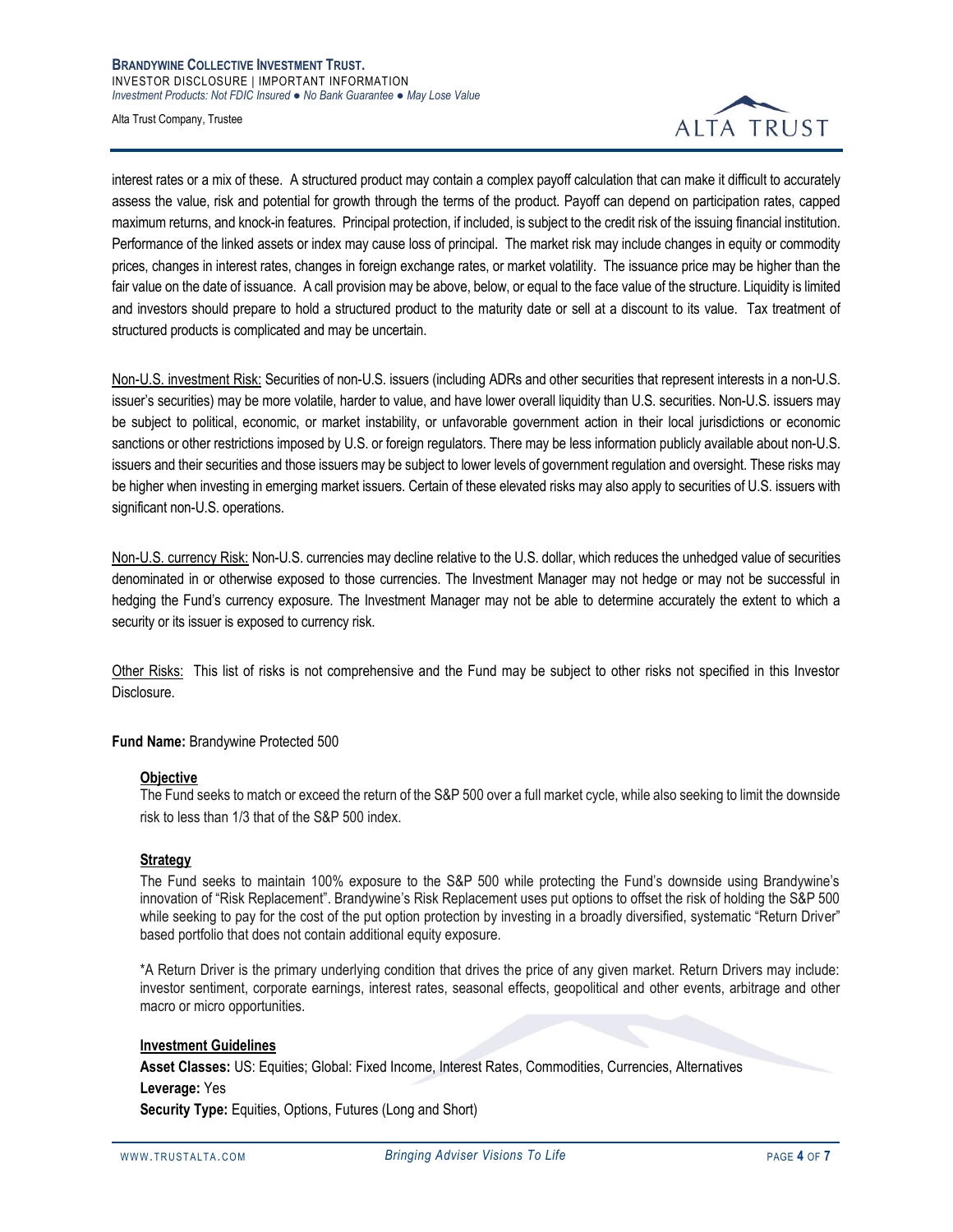

# **Geography:** Global

**Liquidity:** The Investment Manager will retain an appropriate allocation to cash for liquidity purposes.

## **Leverage Parameters**

Targeted Max VaR is 100% of the S&P 500. Targeted Max Margin to Equity is 15%.

The Fund may invest in securities such as futures and options that may generate leverage. Leverage means obtaining investment exposure in excess of the Fund's net assets, which creates the potential for magnified gains or losses. The investment manager of the Fund seeks to employ a strategy that will hold a long position in S&P 500 futures at the notional value of the net assets of the fund. Risk Replacement overlay utilizes put options to mitigate loss exposure provided in the S&P 500 futures positions.

\*Investment leverage means that for every \$100 invested in the fund, the fund may (but is not guaranteed to) obtain an exposure to more than \$100 of underlying investments after long and short positions are netted against each other.

## **Trustee and Management Fees**

There are no sales commissions charged for purchases and sales of interests in the Fund.

#### *Fees*

| <b>CUSIP</b> | <b>Fund Name</b>                        | <b>Trustee</b>  | <b>Management</b> | <b>Service</b>   | Fee Total <sup>4</sup> |
|--------------|-----------------------------------------|-----------------|-------------------|------------------|------------------------|
|              |                                         | Fe <sup>1</sup> | Fee <sup>2</sup>  | Fee <sup>3</sup> |                        |
| 10532X103    | Brandywine Protected 500 Founders       | 0.08%           | 0.72%             | $0.00\%$         | $0.80\%$               |
|              | Class*                                  |                 |                   |                  |                        |
| 10532X202    | Brandywine Protected 500 Class BE**     | 0.08%           | $0.80\%$          | $0.00\%$         | 0.88%                  |
| 10532X301    | 500<br>Brandywine Protected<br>Investor | 0.08%           | 0.88%             | $0.00\%$         | 0.96%                  |
|              | Class                                   |                 |                   |                  |                        |

\*The Founders Class is restricted to investors approved by the Investment Manager

\*\*Class BE is restricted to investors introduced to the Fund by Benetic

<sup>1</sup>The Trustee Fee for the Fund, if any, is paid to the Trustee out of the Fund's assets as compensation for its services and is in addition to the Management and Service Fees. The Trustee Fee tiers are as follows:

|                          | Tier 1          | Tier 2        | Tier 3         | Tier 4      |
|--------------------------|-----------------|---------------|----------------|-------------|
|                          | First \$250 mil | Next \$50 mil | Next \$500 mil | Over \$1bil |
| Trustee Fee              | .08%            | .06%          | .05%           | $0.04\%$    |
| <b>Total Trustee Fee</b> | .08%            | 06%           | .05%           | $0.04\%$    |

<sup>2</sup> The Management Fee for the Fund, if any, is paid to the Investment Manager out of the Fund's assets as compensation for its services and is in addition to the Trustee and Service Fees.

<sup>3</sup> The Service Fee for the Fund, if any, is paid to the custodian or recordkeeper or other eligible party as designated by the Plan Fiduciary out of the Fund's assets and is in addition to the Trustee and Management Fees.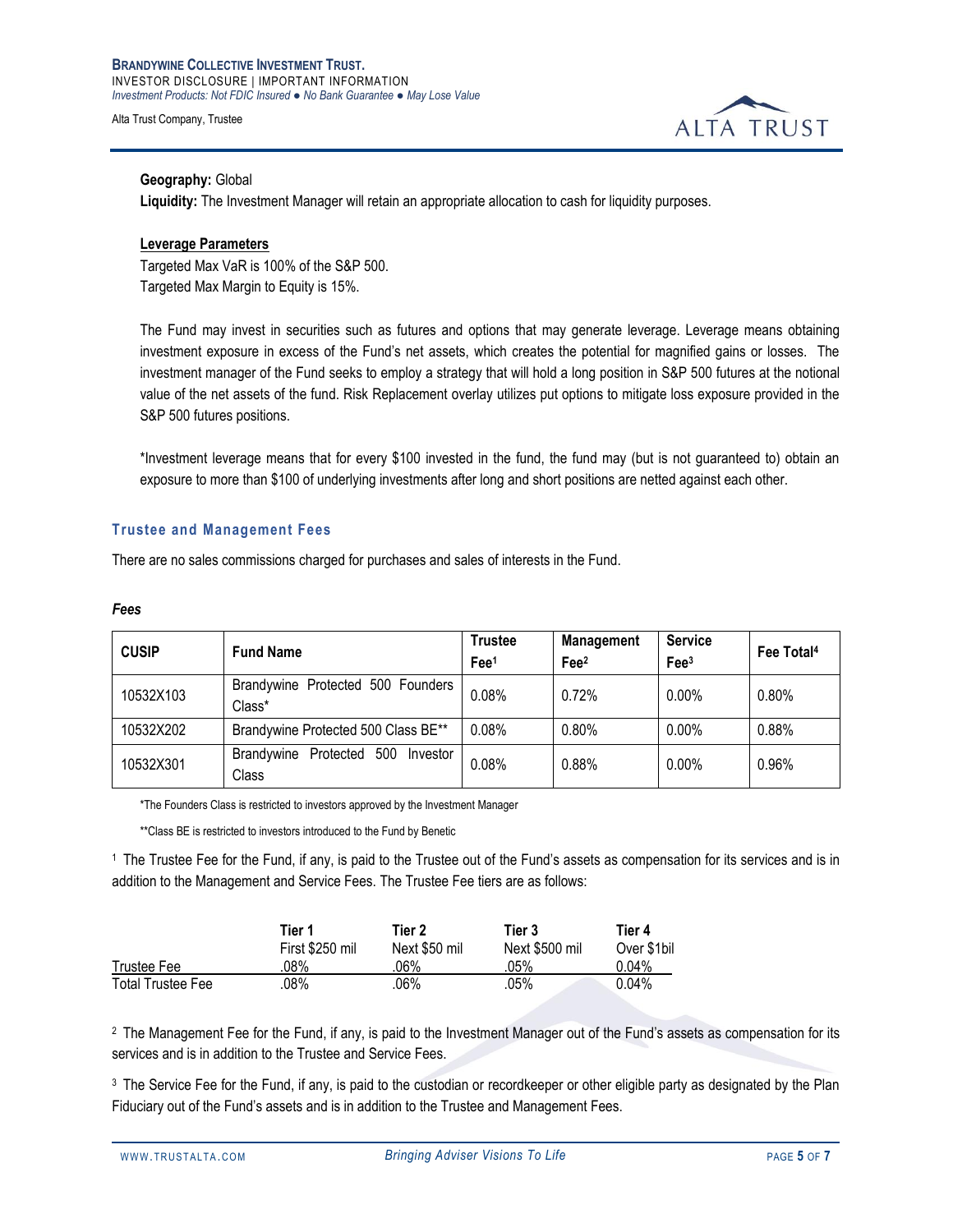

<sup>4</sup>The Fee Total for the Fund includes all three fees indicated above. All fees are calculated based on the fair value of the assets held in the Fund as of the Valuation Date (as defined in the Declaration of Trust).

## **Expenses**

In addition to the Fees set forth above in this schedule, other applicable expenses may apply to the Fund for the administration and operation of the Fund as outlined in the Declaration of Trust, including but not limited to custody, audit, transfer agency, etc.

The Investment Manager may choose to invest the Fund's assets in mutual funds, exchange traded funds or other investments that have their own internal expenses ("Acquired Expenses"). The Fund will also be subject to Acquired Expenses, as applicable.

## **Total Operating Expense**

The total operating expense of the Fund is the total of all fees, expenses, and credits. The expenses of the Fund in the Brandywine Collective Investment Trust are as follows:

| <b>Fund Name</b>            | <b>Fee Total</b> | <b>Estimated</b> | <b>Estimated</b> | <b>Total Operating</b> | <b>Effect on</b> |
|-----------------------------|------------------|------------------|------------------|------------------------|------------------|
|                             | (see above)      | <b>Acquired</b>  | Administrative   | <b>Expense</b>         | \$1,000          |
|                             |                  | <b>Expense</b>   | <b>Expense</b>   |                        | Annually         |
| <b>Brandywine Protected</b> | 0.80%            | $0.00\%$         | $0.00\%$         | 0.80%                  | \$8.00           |
| 500 Founders Class*         |                  |                  |                  |                        |                  |
| <b>Brandywine Protected</b> | 0.88%            | $0.00\%$         | $0.00\%$         | 0.88%                  | \$8.80           |
| 500 Class BE**              |                  |                  |                  |                        |                  |
| <b>Brandywine Protected</b> | 0.96%            | $0.00\%$         | $0.00\%$         | 0.96%                  | \$9.60           |
| 500 Investor Class          |                  |                  |                  |                        |                  |

\*The Founders Class is restricted to investors approved by the Investment Manager

\*\*Class BE is restricted to investors introduced to the Fund by Benetic

## **Turnover Ratio**

The estimated turnover ratio of the Fund in the Brandywine Collective Investment Trust is as follows:

| <b>Fund Name</b>         | <b>Estimated Turnover Ratio</b> |
|--------------------------|---------------------------------|
| Brandywine Protected 500 | 200%                            |

The turnover ratio is calculated on an annual basis and is as of the most recent calendar year end after inception. When sufficient Fund history isn't available, an estimated turnover ratio will be provided based on the strategy employed outside of the Fund.

### **Participant Notice and Disclosure**

The Declaration of Trust for the Trust describes the procedures for admission to and withdrawal from the Fund. The Declaration of Trust should be read in conjunction with this information statement and is hereby incorporated by reference.